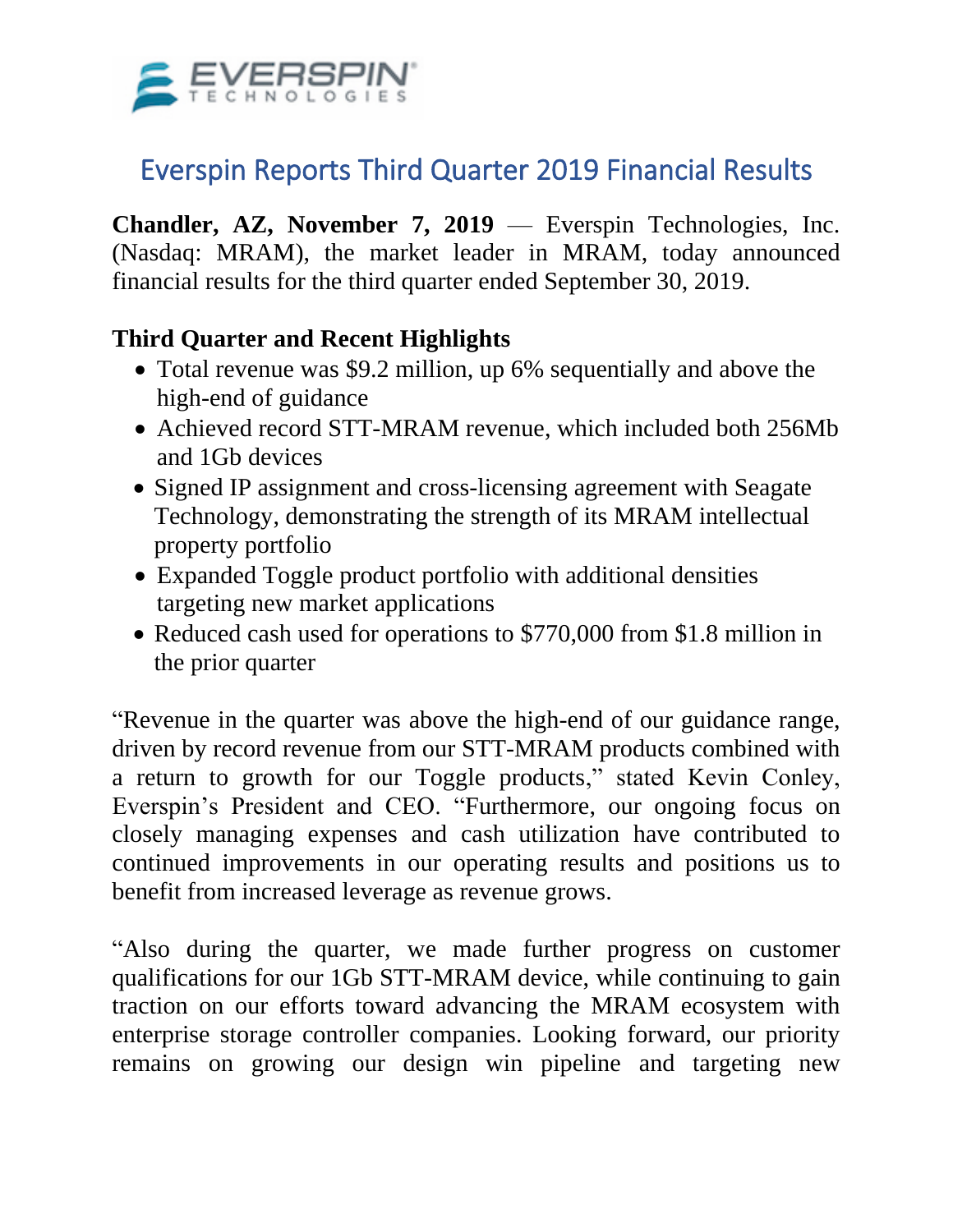

opportunities in secular growth markets with an expanded product portfolio based on both Toggle and STT-MRAM technologies."

# **Third Quarter 2019 Results**

Total revenue for the third quarter of 2019 was \$9.2 million, compared to \$11.5 million in the third quarter of 2018 and \$8.6 million in the previous quarter.

Gross margin for the third quarter of 2019 was 47.4%, and compares to 47.0% in the third quarter of 2018 and 46.5% in the previous quarter.

Operating expenses for the third quarter of 2019 were \$7.9 million, compared to the \$10.9 million in the year-ago quarter and \$7.6 million in the previous quarter.

Net loss for the third quarter of 2019 was \$3.7 million, or (\$0.21) per share, based on 17.3 million weighted-average shares outstanding, compared to a net loss of \$5.6 million, or (\$0.33) per share, in the third quarter of 2018, and a net loss of \$3.7 million, or (\$0.21) per share, in the second quarter of 2019.

Cash and cash equivalents as of September 30, 2019 were \$14.8 million, compared to \$15.3 million at the end of the second quarter of 2019. During the quarter, the Company issued new shares through its at-themarket equity facility, resulting in net proceeds \$2.2 million.

### **Business Outlook**

For the fourth quarter of 2019, Everspin expects total revenue in the range of \$9.3 million and \$9.7 million. Net loss per share is expected to be between (\$0.18) and (\$0.14) based on a weighted-average share count of 17.4 million shares outstanding.

### **Conference Call**

Everspin will host a conference call for analysts and investors today at 5:00 p.m. Eastern Time. Interested participants can access the call by dialing **1-844-889-7788** and providing passcode **3075878**. International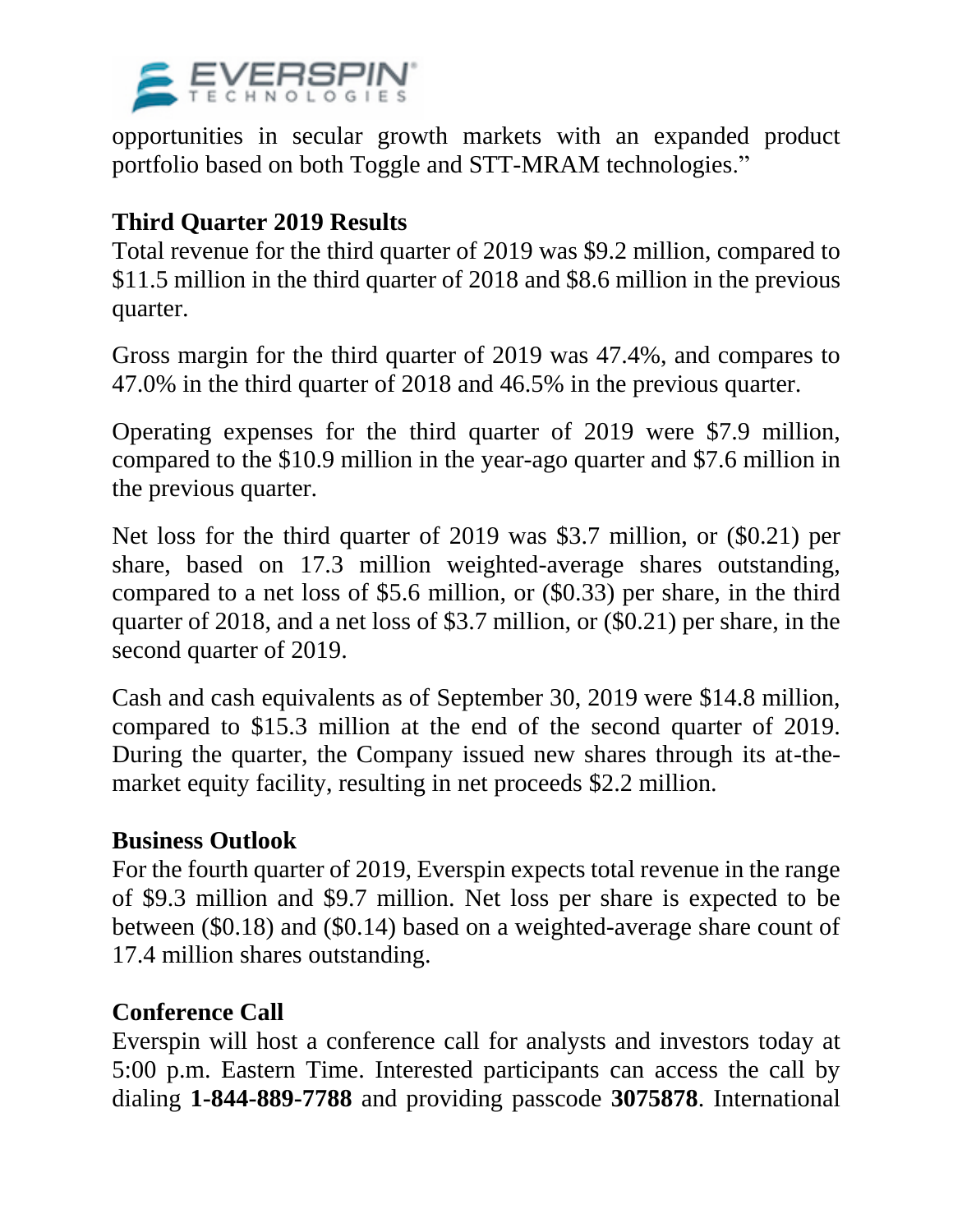

callers may join the call by dialing  $+1-661-378-9932$ , using the same code. The call will also be available as a live and archived webcast in the Investor Relations section of the company's website at [investor.everspin.com.](http://investor.everspin.com/)

A telephone replay of the conference call will be available approximately two hours after the call through November 14, 2019. The replay can be accessed by dialing 1-855-859-2056 and using the passcode 3075878. International callers should dial +1-404-537-3406 and enter the same passcode at the prompt.

### **About Everspin Technologies**

Headquartered in Chandler, Arizona, Everspin Technologies, Inc. is the worldwide leader in the design, volume production and distribution of Magnetoresistive RAM (MRAM) into markets and applications where data persistence, performance, and endurance are paramount. Serving applications across the data center, industrial, and transportation markets, Everspin has built the strongest and fastest-growing foundation of MRAM users in the world. For more information, visit [www.everspin.com.](https://cts.businesswire.com/ct/CT?id=smartlink&url=https%3A%2F%2Fwww.everspin.com%2F&esheet=51973527&newsitemid=20190424005198&lan=en-US&anchor=www.everspin.com&index=2&md5=29f15af1b1fbd3ee847912affa054158)

### **Cautionary Statement Regarding Forward-Looking Statements**

This press release contains forward-looking statements regarding future events that involve risks and uncertainties that could cause actual results or events to differ materially from the expectations disclosed in the forward-looking statements, including, but not limited to the statements made under the caption "Business Outlook." Actual results could differ materially from these forward-looking statements as a result of certain factors, including, without limitation, the risks set forth in Everspin's Form 10-Q filed with the Securities and Exchange Commission on August 7, 2019, under the caption "Risk Factors." Subsequent events may cause these expectations to change, and Everspin disclaims any obligations to update or alter these forward-looking statements in the future, whether as a result of new information, future events or otherwise.

### **Everspin Investor Relations Contact:**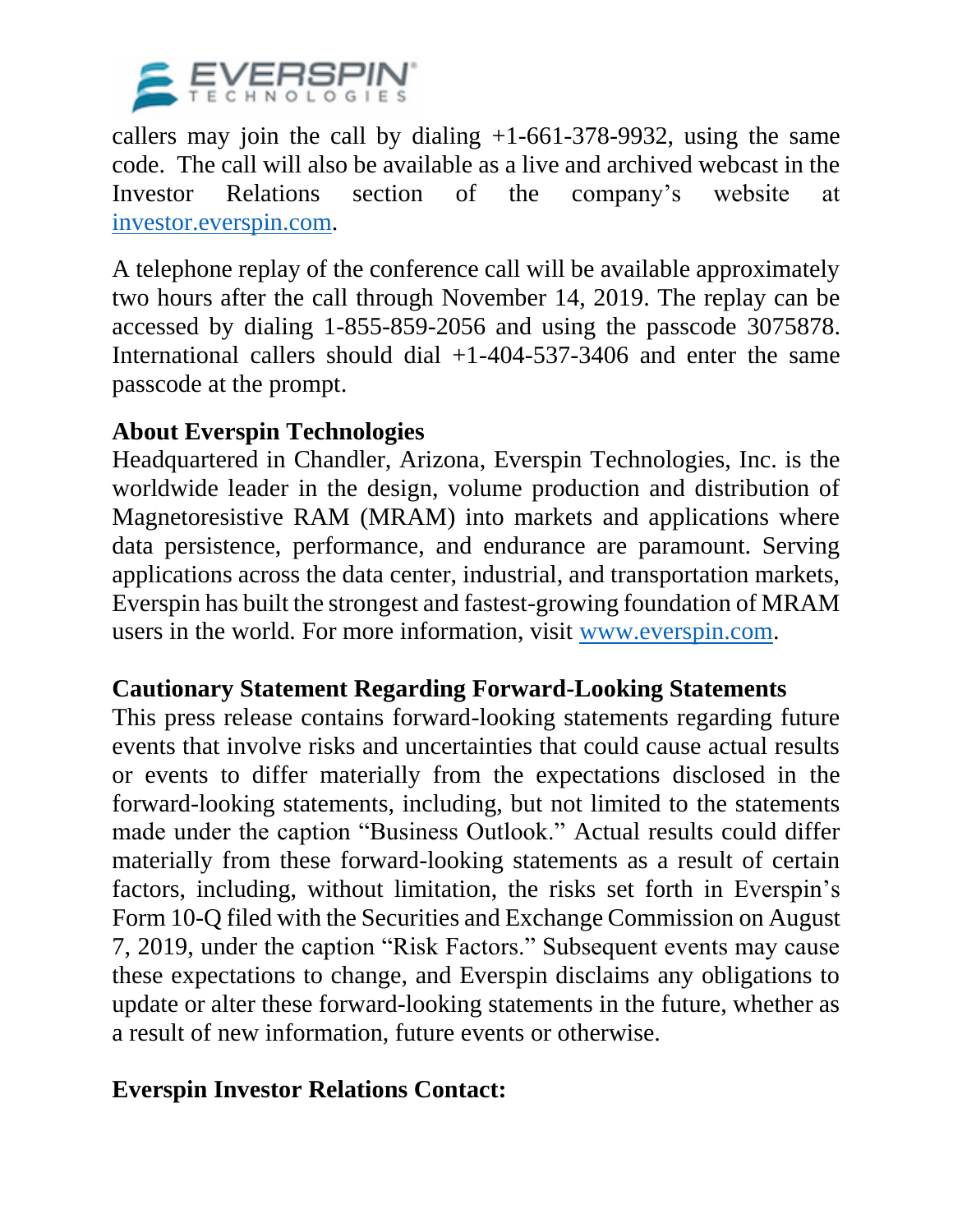

Leanne K. Sievers, President Shelton Group Investor Relations T: 949-224-3874 E: [sheltonir@sheltongroup.com](mailto:sheltonir@sheltongroup.com)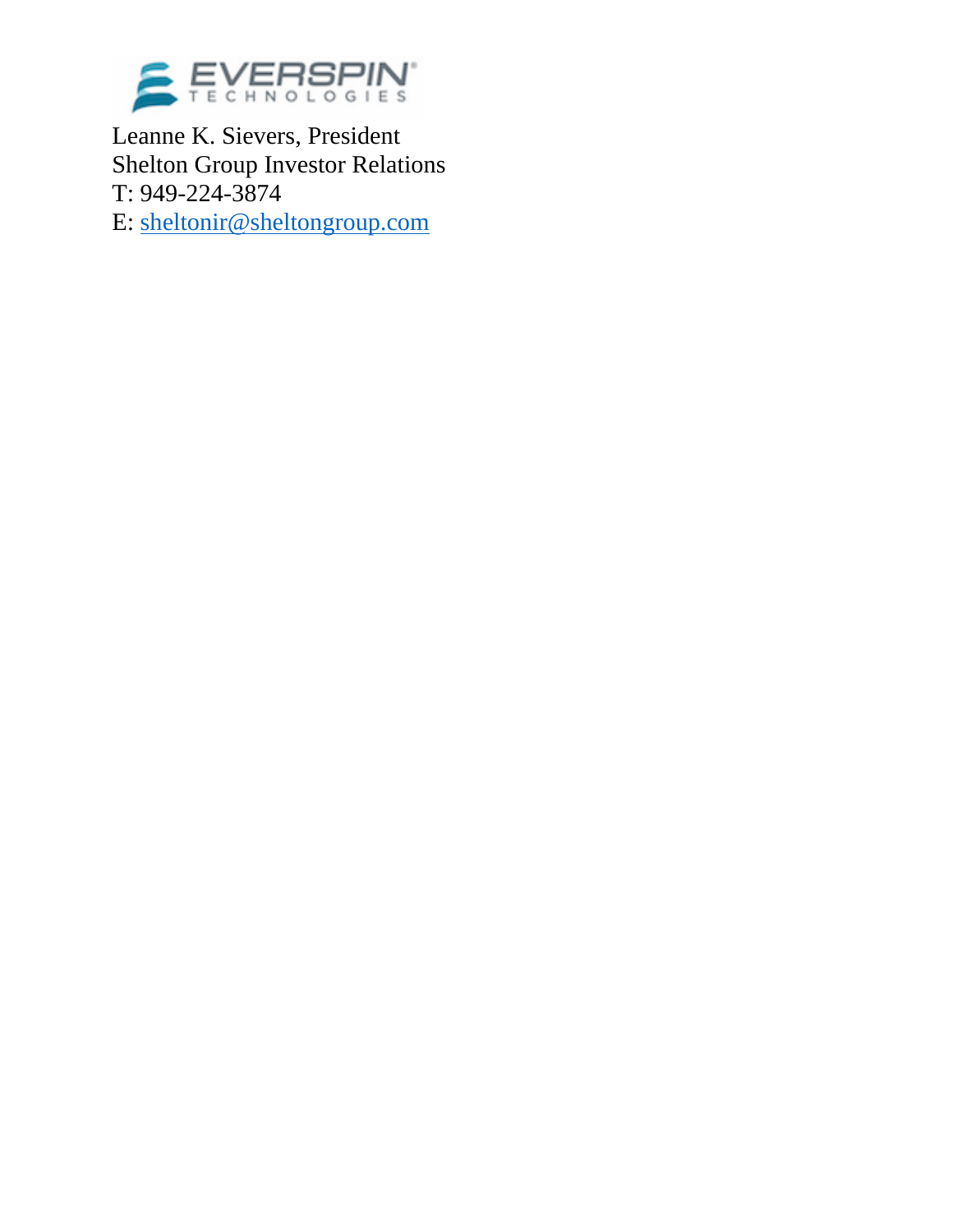

#### **EVERSPIN TECHNOLOGIES, INC. Condensed Balance Sheets (In thousands, except share and per share amounts) (Unaudited)**

|                                                                                       | September 30, December 31,<br>2019 |                           | 2018      |
|---------------------------------------------------------------------------------------|------------------------------------|---------------------------|-----------|
| <b>Assets</b>                                                                         |                                    |                           |           |
| Current assets:                                                                       |                                    |                           |           |
| Cash and cash equivalents                                                             | \$<br>14,780 \$                    |                           | 23,379    |
| Accounts receivable, net                                                              | 5,568                              |                           | 7,522     |
| Inventory                                                                             | 8,318                              |                           | 9,097     |
| Prepaid expenses and other current assets                                             | 222                                |                           | 688       |
| Total current assets                                                                  | 28,888                             |                           | 40,686    |
| Property and equipment, net                                                           | 3,558                              |                           | 4,286     |
| Right-of-use assets                                                                   | 2,595                              |                           |           |
| Other assets                                                                          | 73                                 |                           | 73        |
| <b>Total assets</b>                                                                   | \$<br>35,114                       | $\boldsymbol{\mathsf{S}}$ | 45,045    |
|                                                                                       |                                    |                           |           |
| <b>Liabilities and Stockholders' Equity</b>                                           |                                    |                           |           |
| Current liabilities:                                                                  |                                    |                           |           |
| Accounts payable                                                                      | \$<br>3,178 \$                     |                           | 2,637     |
| <b>Accrued liabilities</b>                                                            | 3,167                              |                           | 5,001     |
| Current portion of long-term debt                                                     | 72                                 |                           | 5,977     |
| Operating lease liabilities                                                           | 1,606                              |                           |           |
| Other liabilities                                                                     | 48                                 |                           |           |
| Total current liabilities                                                             | 8,071                              |                           | 13,615    |
| Long-term debt, net of current portion                                                | 7,676                              |                           | 6,509     |
| Operating lease liabilities, net of current portion                                   | 1,307                              |                           |           |
| <b>Total liabilities</b>                                                              | 17,054                             |                           | 20,124    |
| Commitments and contingencies                                                         |                                    |                           |           |
| Stockholders' equity:                                                                 |                                    |                           |           |
| Preferred stock, \$0.0001 par value per share; 5,000,000 shares authorized; no shares |                                    |                           |           |
| issued and outstanding as of September 30, 2019 and December 31, 2018                 |                                    |                           |           |
| Common stock, \$0.0001 par value per share; 100,000,000 shares authorized; 17,535,746 |                                    |                           |           |
| and 17,095,456 shares issued and outstanding as of September 30, 2019 and             |                                    |                           |           |
| December 31, 2018                                                                     | $\overline{2}$                     |                           |           |
| Additional paid-in capital                                                            | 163,640                            |                           | 158,912   |
| Accumulated deficit                                                                   | (145, 582)                         |                           | (133,993) |
| Total stockholders' equity                                                            | 18,060                             |                           | 24,921    |
| Total liabilities and stockholders' equity                                            | \$<br>$35,114$ \$                  |                           | 45,045    |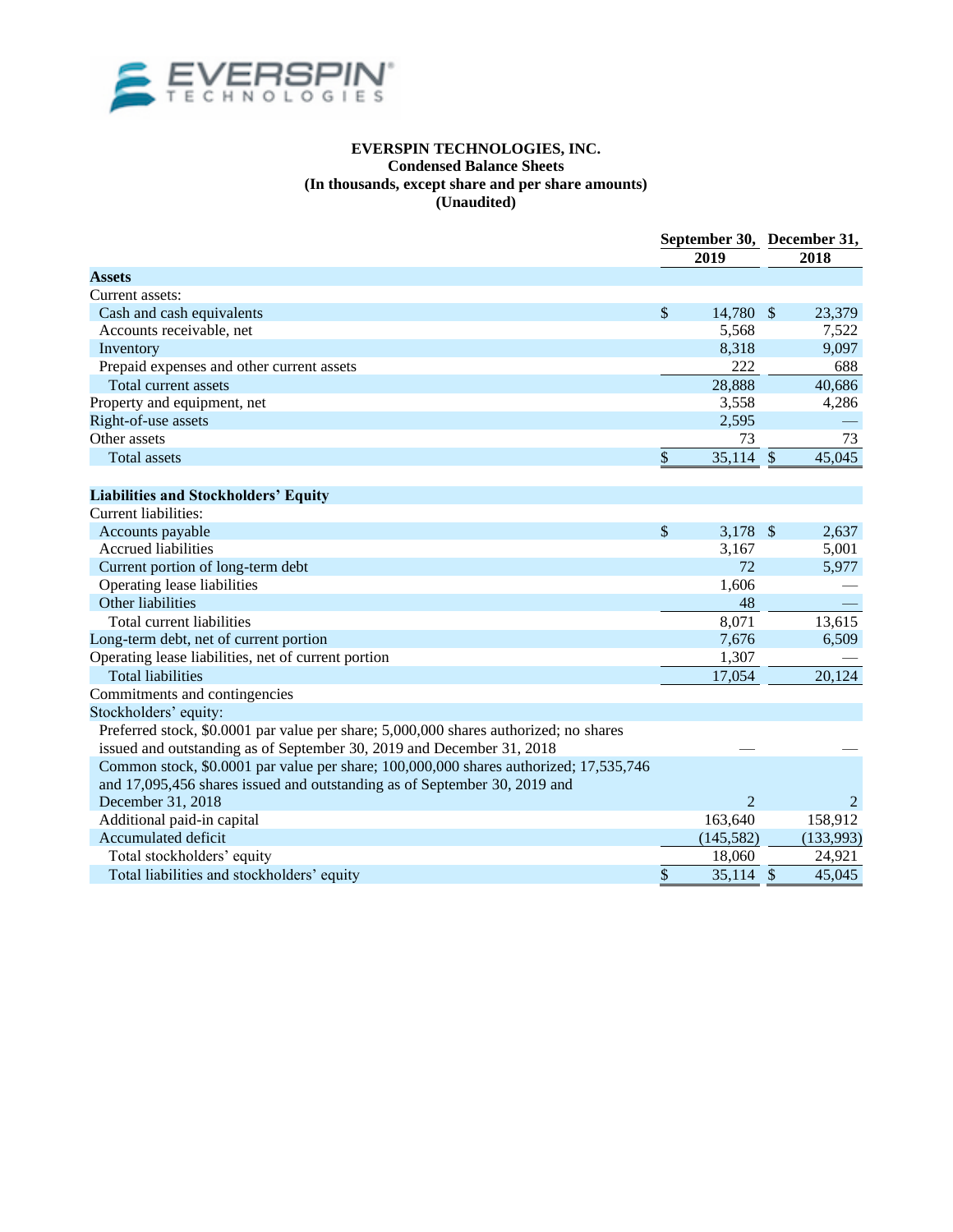

#### **EVERSPIN TECHNOLOGIES, INC. Condensed Statements of Operations and Comprehensive Loss (In thousands, except share and per share amounts) (Unaudited)**

|                                              | <b>Three Months Ended</b><br>September 30, |            |    | <b>Nine Months Ended</b><br>September 30, |    |            |    |            |
|----------------------------------------------|--------------------------------------------|------------|----|-------------------------------------------|----|------------|----|------------|
|                                              |                                            | 2019       |    | 2018                                      |    | 2019       |    | 2018       |
| Product sales                                | \$                                         | 8,370      | \$ | 10,469                                    | \$ | 25,396     | \$ | 29,283     |
| Licensing, royalty, and other revenue        |                                            | 808        |    | 1,049                                     |    | 2,454      |    | 7,853      |
| Total revenue                                |                                            | 9,178      |    | 11,518                                    |    | 27,850     |    | 37,136     |
| Cost of sales                                |                                            | 4,824      |    | 6,109                                     |    | 14,692     |    | 17,235     |
| Gross profit                                 |                                            | 4,354      |    | 5,409                                     |    | 13,158     |    | 19,901     |
| Operating expenses:                          |                                            |            |    |                                           |    |            |    |            |
| Research and development                     |                                            | 3,395      |    | 6,453                                     |    | 10,912     |    | 19,706     |
| General and administrative                   |                                            | 3,050      |    | 2,913                                     |    | 9,501      |    | 9,461      |
| Sales and marketing                          |                                            | 1,491      |    | 1,582                                     |    | 4,094      |    | 4,661      |
| Total operating expenses                     |                                            | 7,936      |    | 10,948                                    |    | 24,507     |    | 33,828     |
| Loss from operations                         |                                            | (3,582)    |    | (5,539)                                   |    | (11, 349)  |    | (13,927)   |
| Interest expense                             |                                            | (170)      |    | (229)                                     |    | (567)      |    | (662)      |
| Other income, net                            |                                            | 89         |    | 139                                       |    | 327        |    | 315        |
| Net loss and comprehensive loss              | \$                                         | (3,663)    | \$ | (5,629)                                   | \$ | (11, 589)  | \$ | (14,274)   |
| Net loss per common share, basic and diluted | \$                                         | (0.21)     |    | (0.33)                                    |    | (0.67)     | S  | (0.88)     |
| Weighted-average shares used to compute net  |                                            |            |    |                                           |    |            |    |            |
| loss per common share, basic and diluted     |                                            | 17,312,226 |    | 16,944,660                                |    | 17,183,306 |    | 16,130,882 |